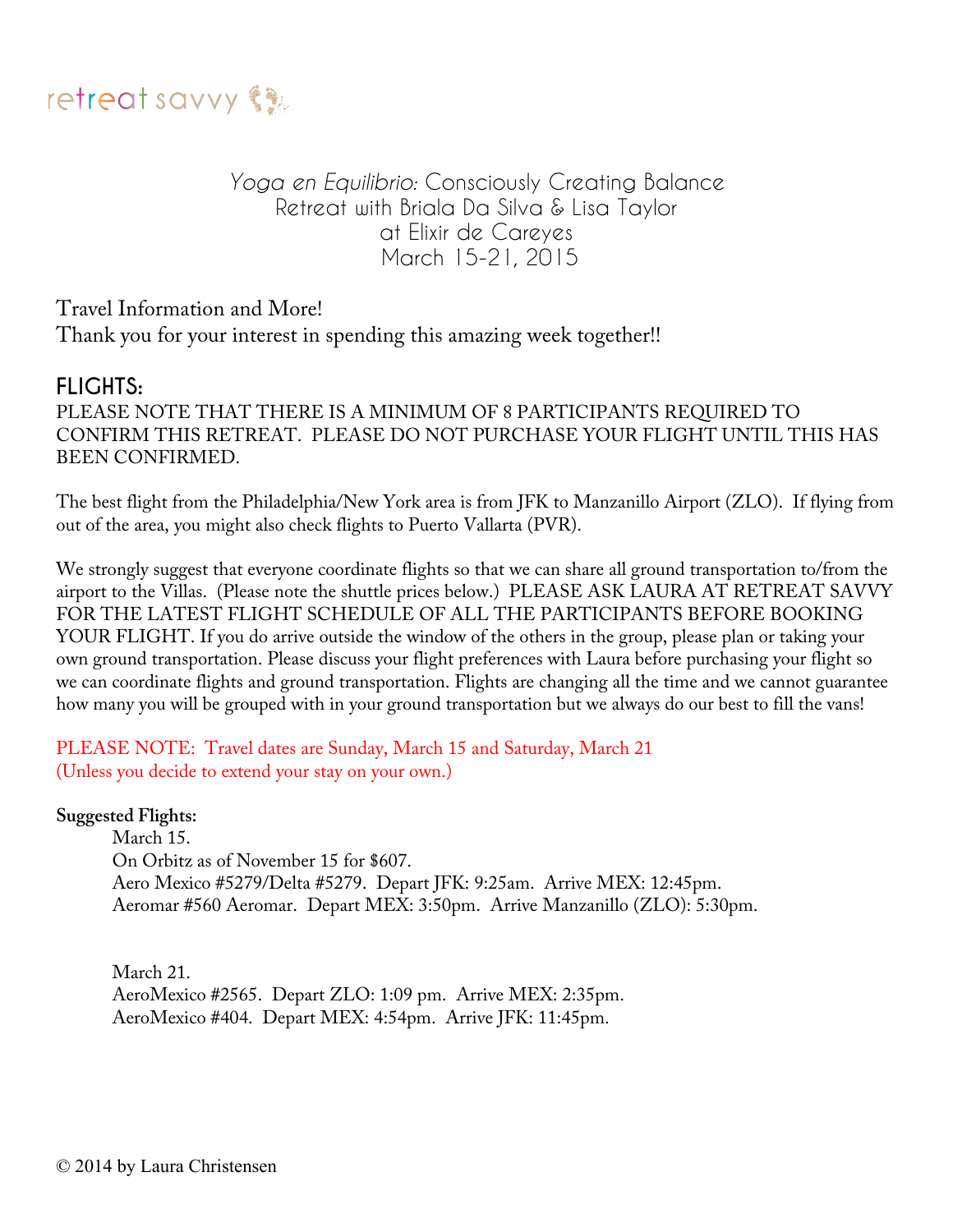# **Ground Transportation:**

(These are 2014 prices. They could fluctuate due to the price of gas.)

#### **Manzanillo to Careyes**

- Suburban holds 6 to 7 passengers \$167 + tip. Based on one way and split between all passengers.
- For 1-2 people: \$92 + tip. Based on one way and split between all passengers.
- •

#### **Puerto Vallarta to Careyes**

• Suburban holds up to 5 to 7 passengers: \$260.00 + tip (\$260 + 15% tip = \$300 total. \$300 will be divided by the number of people in your van. We will try to fit as many in one van as possible but plan on anywhere between 4-6 people in your van and work with Laura on your flights so that we can group as many people together as possible.) Based on one way.

### **Ground Transport to Careyes**

### **Upon Arrival in Manzanillo or Puerto Vallarta:**

All ground transportation is cash only. Laura at Retreat Savvy will be coordinating the group to share ground transportation to and from Elixir de Careyes. We highly recommend taking into consideration when others are flying so you can share ground transport. Please note, that if your flight arrives the ZLO on March 15 later than the group or departs ZLO on March 21 earlier than the group, you will most likely be taking ground transportation alone and will be responsible for the cost.

# **Car Rental**

There is an option to rent your own car and drive in and back. However, you will be responsible for getting yourself there and back. Directions will be provided from Manzanillo or Puerto Vallarta.

## **Other Information:**

Meals

- Three delicious and mostly organic meals a day, prepared by our private chef are served at the table. Dinner includes vegetarian options and fish or chicken.
- If you have dietary restrictions or special needs, please let Laura at Retreat Savvy know well in advance.
- Meals include juices, teas, water. Does not include alcoholic beverages.

Tips

It is up to guests to tip the staff according to the service received. (The suggested amount is \$10 per day per guest (\$70) as a minimum and, after they dazzle you, you may wish to donate \$100 or more for the week. (cash only)

Extras

- All extras like telephone calls must be paid individually in cash prior to departure.
- Use of telephone is limited to the office.
- There is no charge for use of steam bath.
- Massages may be reserved ahead of time and at the villa in your room or balcony. Prices range from \$70- \$100.
- Laundry: There is a \$5.00 charge per guest, per day in which you'd like your personal laundry done.

Activities: (prices based on 2014. May be slightly higher in 2015.)

• Steam Room: Free

#### © 2014 by Laura Christensen